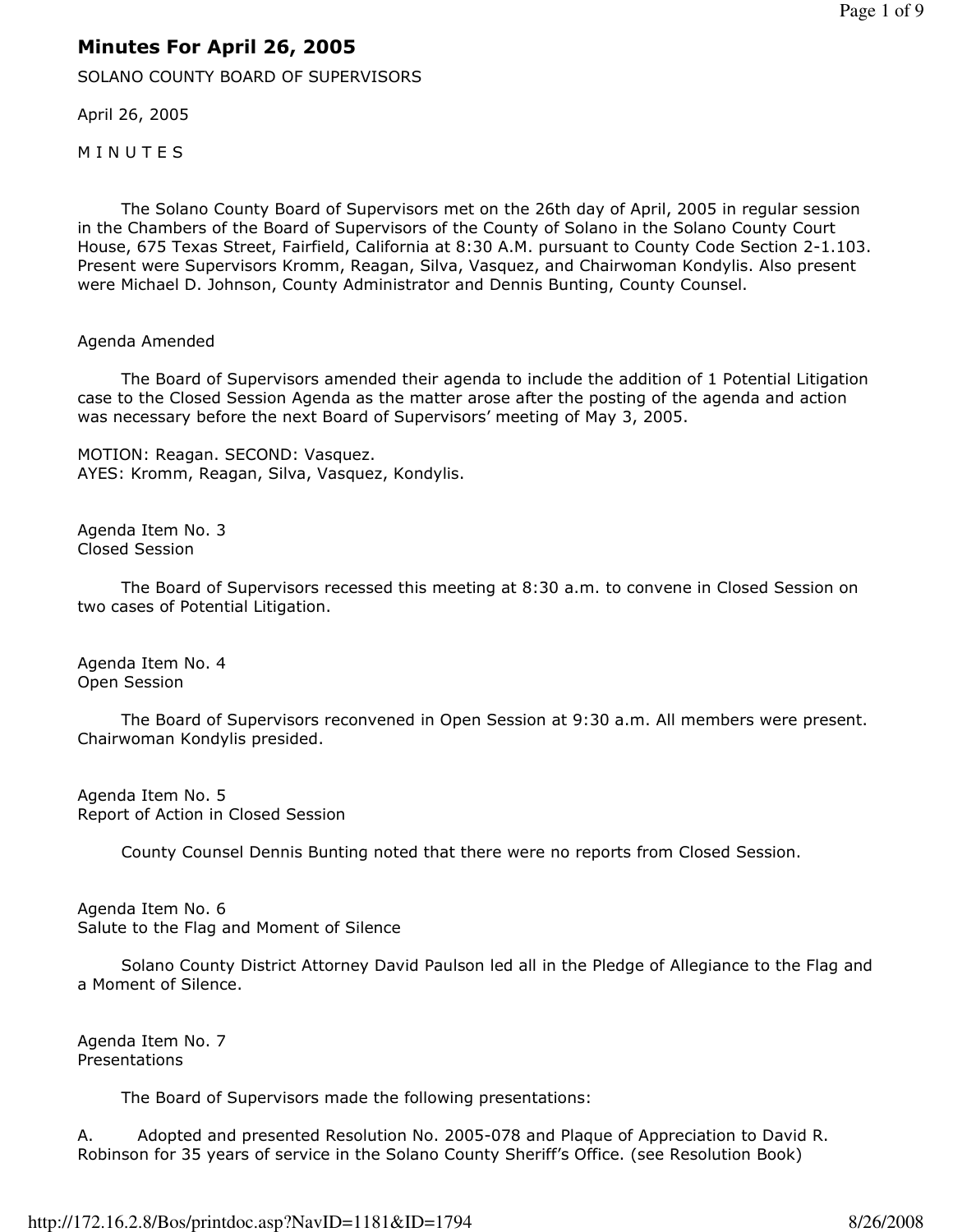MOTION: Reagan. SECOND: Vasquez. AYES: Kromm, Reagan, Silva, Vasquez, Kondylis.

B. Presented Proclamation declaring May as Mental Health Month in Solano County.

Agenda Item No. 8 Items From the Public

 The Chairwoman invited individuals of the public to make statements on matters relating to the business of the Solano County Board of Supervisors. The following individuals made public comments:

A) Cathy Houck, Foreperson of the Solano County Grand Jury, noted that they were accepting applications until May 2, 2005 from citizens in the community that have a knowledge of the working of local government and encouraged the members of the Board to nominate individuals that they felt would qualify to participate in this work.

B) Donald Tipton, unincorporated Vallejo, noted that all the street lights were operating in Homeacres and thanked the Board in providing contact information for assistance.

Mr. Tipton also expressed his concern that the Traffic Study at the fairgrounds would be at the taxpayers' expense and felt that the cost should be paid by Mills Corporation.

Mr. Tipton noted that the County had taken a lead position to keep Travis Air Force Base off the base closure list and felt that the City of Fairfield and the City of Suisun City should participate as well. Mr. Tipton noted that the Board did not participate much in the closure of Mare Island and felt that the County would have a significant tax base if Travis Air Force Base was converted to commercial businesses.

Supervisor Kromm noted that the City of Fairfield had taken the lead for many years and that the City of Fairfield had also reserved undeveloped land for expansion by Travis Air Force Base. Supervisor Reagan noted that the closure of Mare Island was a learning experience for Solano County and hoped that they wouldn't make the same mistakes.

In response to a concern expressed by Mr. Tipton at a previous meeting regarding free trash pickup day in the Homeacres area, Supervisor Silva noted that the intention of free trash pickup day was to allow residents to dispose of large items. Supervisor Silva noted that residents were bringing everyday waste to the free trash pickup day in lieu of paying for larger garbage cans to haul away the amount of daily waste that they had accumulated.

C. Supervisor Vasquez requested that the Board consider a letter of support on May 3, 2005 for City of Sacramento's proposal to locate the home office of the California Institute For Regenerative Medicine (stem cell research) on Capitol Mall in Sacramento.

D. Chairwoman Kondylis announced that the Board of Supervisors would be holding a joint meeting with the Solano County Fair Board on May 10, 2005 at 6:00 at the Vallejo Fairgrounds to discuss the Fairgrounds Revitalization Project.

E. Chairwoman Kondylis requested staff to schedule a Solano Water Board workshop on a future agenda.

F. Chairwoman Kondylis noted that she would be asking the Board on May 3, 2005 to consider meeting with the Tri City Group on May 31, 2005 at 7:00 p.m. to discuss open space issues.

G. Chairwoman Kondylis presented a Resolution from the California Legislature commending Solano County for remembering young victims of violence through awareness, education, and support of families in crisis.

Agenda Item No. 9 Approval of Agenda

 Approved the Solano County Board of Supervisors' agenda as submitted with the following amendment: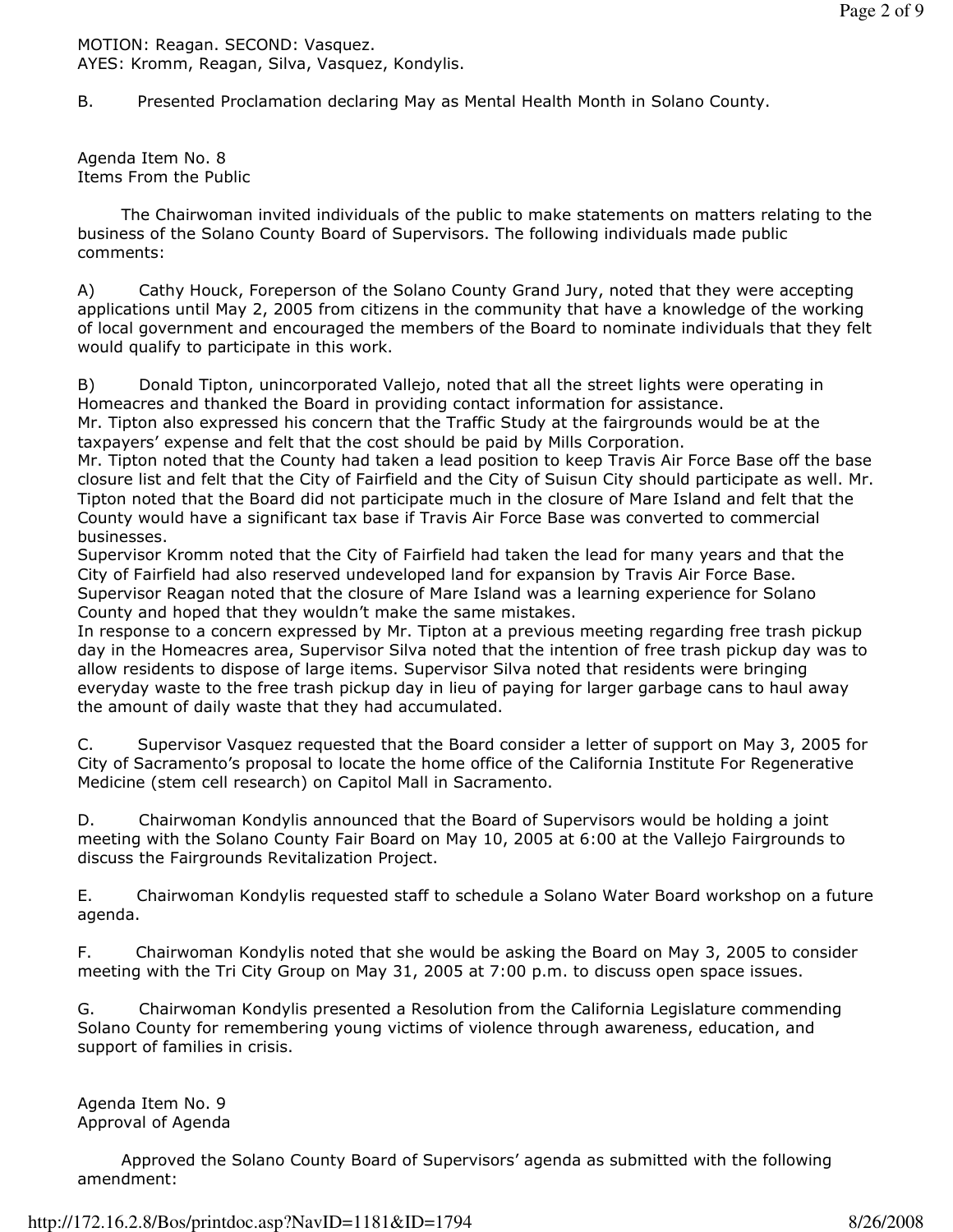Item No. 14A – Consider Board of Supervisors response to 2004/05 Grand Jury Report on Solano County Towing Policies, issued March 1, 2005 removed from the Consent Calendar and renumbered as Agenda Item No. 21A

MOTION: Reagan. SECOND: Kromm. AYES: Kromm, Reagan, Silva, Vasquez, Kondylis.

Agenda Item No. 10 Public Comment on Consent Calendar

The Chairwoman invited individuals of the public to make public comment on Consent Calendar Items. There was no public comment.

Consent Calendar

Acted on the following Consent Calendar items:

14B. Cancelled the Board of Supervisors' meetings of July 5 and July 12, 2005.

14C. Approved scheduling six month Strategic Planning follow-up meeting with Marilyn Snider, Snider and Associates for Tuesday, October 31, 2005 at a location to be determined.

15A. Reviewed and approved the amended conflict of interest codes for the Department of Child Support Services and the Department of Health and Social Services.

15B. Adopted and authorized the Chairwoman to sign Resolution No. 2005-079 approving Amendment No. 4.5 to the Joint Exercise of Powers Agreement for the Solano Water Authority (SWA), relating to SWA administrative cost allocation. (see Resolution Book)

16. Adopted and authorized the Chairwoman to sign Resolution No. 2005-080 to amend the Alphabetical Listing of Classes and Salaries to add the new classification of Legal Procedures Clerk – Entry, Unit #09, Clerical Employees, SEIU-Local 1280, with an approximate annual salary of \$28,696 - \$35,232. (see Resolution Book)

17. Adopted and authorized the Chairwoman to sign Ordinance No. 1658 amending Solano County Code Chapter 26, Section 26-103.3, Tax Collector's Statement and Security for Taxes. (see Ordinance Book)

18A. Approved and authorized the Chairwoman to sign a two-year agreement in the amount of \$67,500 with the National Council on Crime and Delinquency to continue to provide a software program (SafeMeasures) to track Child Welfare's level of success with outcome and accountability expectation set by the state and federal governments for the time period of May 1, 2005 to April 30, 2007.

18B. Approved a grant application in the amount of \$100,000 to the federal Health Resources and Services Administration (HRSA) effective September 1, 2005, to integrate chronic disease management into the spectrum of services provided at County Medical Clinics.

18C. Approved an amendment in the amount of \$36,000 to a contract with Solutions West Inc. to increase the contract total amount from \$240,000 to \$276,000 to pay for an additional 600 hours of consulting time during the contract period ending September 30, 2005.

19. Approved and authorized the Chairwoman to sign the letter of assignment of a contract to provide inmate telephone services from AT&T Corporation to Gores Technologies Group, LLC.

20A. Adopted and authorized the Chairwoman to sign Resolution No. 2005-081 certifying the maintained mileage of County roads as 595.414 miles. (see Resolution Book)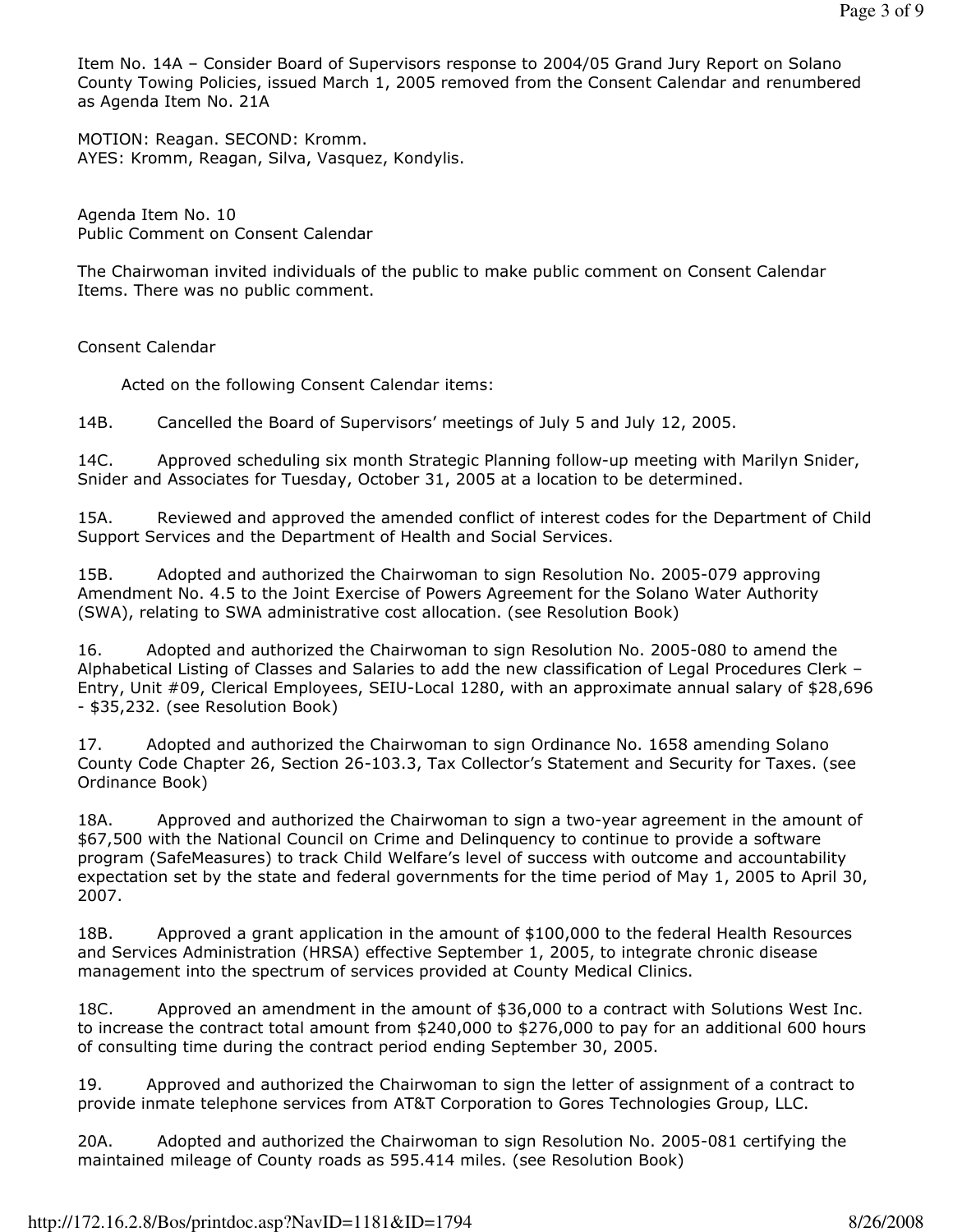20B. Adopted and authorized the Chairwoman to sign Resolution No. 2005-082 approving Traffic Order Number 388, prohibiting parking at the Liberty Island Road Bridge at Shag Slough. (see Resolution Book)

MOTION: Vasquez. SECOND: Reagan. AYES: Kromm, Reagan, Silva, Vasquez, Kondylis.

Item No. 14A Response to Grand Jury Report

 The Board of Supervisors received an Agenda Submittal from the County Administrator dated April 26, 2005, incorporated herein by reference, requesting the Board approve a letter addressed to the Presiding Judge of the Superior Court of California, County of Solano responding to the Grand Jury's Report issued March 1, 2005 and titled "Solano County Towing Policies" and the response from the Sheriff thereto.

 In response to a concern expressed by Chairwoman Kondylis that those who are required to leave their car have the option of having someone pick up the vehicle instead of paying to have the vehicle towed, staff noted that the protocol was that the responses be specific to the findings and recommendations of the Grand Jury.

 Supervisor Silva noted that the police officer had the responsibility of securing the vehicle and that it was good practice to have the vehicle towed to a secure area.

 At the conclusion of the Board's discussion, the Board approved and authorized the Chairwoman to sign a letter to the Presiding Judge of the Superior Court of California, County of Solano transmitting the Board of Supervisors response to the 2004/05 Grand Jury Report on Solano County Towing Policies.

MOTION: Kondylis. SECOND: Kromm. AYES: Kromm, Reagan, Silva, Vasquez, Kondylis.

Agenda Item No. 22A Public and Library Facilities Fees

 The Board received an Agenda Submittal from the County Administrator's Office dated April 26, 2005, incorporated herein by reference, requesting the Board to receive the 2005 Public Facilities Fee Update and Dixon Unified School District Library District 2005 Library Facilities Fee Update Reports; conduct public hearing regarding the proposed Public Facility Fees; and adopt a resolution establishing Modified Public Facilities Fees for FY2005/06.

 Supervisor Kromm confirmed with staff that the County reviews and approves these fees every 5 years and then adjust each year based on changes in the Consumer Price Index (CPI).

 Supervisor Reagan expressed his concern regarding the increase in the Public Facilities Fees associated with residential units and the affect it would have on the affordability of housing in Solano County.

 Chairwoman Kondylis noted that it had been the County's policy to increase fees based on the CPI on an annual basis to avoid large increases at one given time. Chairwoman Kondylis noted that the County was not allowed to charge more than the cost to provide the service.

 County Administrator Michael D. Johnson noted that there were two levels of fees. County fees for service where the County calculates the time, specific cost, and effort. Board policy was to recuperate 100 percent of the cost of providing the service. With respect to the Public Facilities Fees, the County negotiated with all seven cities to get their cooperation and support for incorporating the Public Facilities Fees on a county-wide basis. The cities agreed to collect the fees, on the County's behalf, within the cities; the cities were allowed to keep the interest earned on those fees during the quarter in which they collected the revenue; and each quarter the cities transferred the fees to the County where it is accounted for per each category. Mr. Johnson noted that this was the revenue stream that enables the County to meet the anticipated growth and demands for County services. Mr. Johnson noted that the County is not allowed to replace current facilities with these funds but can only build new County facilities where demand is generated by new growth.

 Supervisor Silva expressed his concern regarding affordability of housing in Solano County and the Greater Bay Area and requested information on what it would cost, in fees, to build a single family home in the County and in each one of the cities.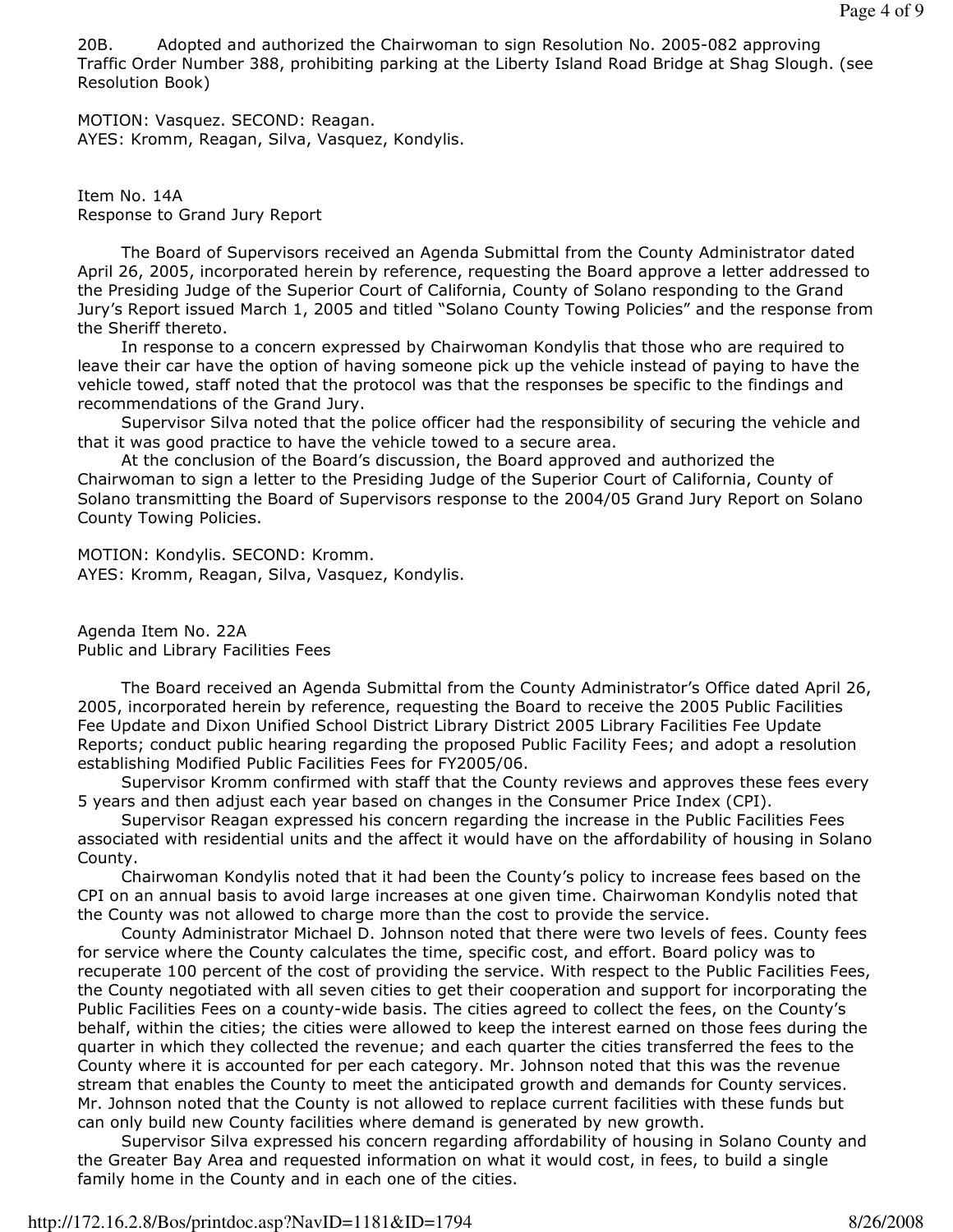Supervisor Kromm noted that the purpose of the fees were to build new facilities required due to new residents moving into Solano County and felt the this was a fair method of obtaining the funding. Supervisor Kromm noted that the cost of housing was market driven regardless of the required fees and was profit driven by the developers. Supervisor Kromm noted that the County fees were a small piece of what was driving housing costs up, developers were making large profits, and the requirement to include affordable housing was an effort to have the developer share part of that profit.

 Supervisor Reagan noted that he did not feel that there was adequate information presented to support added governmental fees onto every residence and business coming into the County.

The Chairwoman opened the hearing to the public.

 Donald Tipton, unincorporated Vallejo, questioned why the proposed increase in the County Public Facility Fees was 4.3% while the proposed increase in the School District Library Facility fees would be 5.2%. Mr. Tipton asked how much money was collected each year, how much was collected in the last year, how much was currently in the fund, and how much was outstanding against the fund.

 As there was no one else who wished to speak on this matter, the Chairwoman closed the hearing to the public.

 In response to a question posed by Supervisor Reagan, County Administrator Michael D. Johnson noted that if the County amended the law to allow County roads to be funded through Public Facilities Fees, then it would increase the County's fee not share in the existing fees collected.

 Supervisor Vasquez noted that the use of County roads is not by residents of the County only but by those going from one destination to another through the County.

At the conclusion of Board discussion, the Board took the following action:

A) Received and approved the report on the Solano County 2005 Public Facilities Fee Update

B) Received and approved the report on the Dixon Unified School District Library District 2005 Library Facilities Fee Update

C) Adopted and authorized the Chairwoman to sign Resolution No. 2005-083 that provides for the annual increase of Public and Library Facilities Fees for FY 2005/06 effective July 1, 2005. (see Resolution Book)

MOTION: Kromm. SECOND: Vasquez. AYES: Kromm, Vasquez, Kondylis. NOES: Reagan, Silva.

 The Board of Supervisors recessed this meeting at 10:40 A.M. and reconvened at 10:50 A.M. All members were present. Chairwoman Kondylis presided.

## Agenda Item No. 22B

User Fees for County Departments

 The Board of Supervisors received an Agenda Submittal from the County Administrator's Office dated April 26, 2005, incorporated herein by reference, relating to user fees for County departments and offices.

 The Board approved waiving full reading of the proposed ordinance amending Chapter 11 of the Solano County Code relating to user fees for County departments and offices.

MOTION: Kromm. SECOND: Silva.

AYES: Kromm, Reagan, Silva, Vasquez, Kondylis.

 In response to a question posed by Supervisor Vasquez, staff noted that public school cafeterias could not be charged for health inspections and that it had been the Board's policy to exempt Veteran and non-profit organizations from inspection fees.

 Supervisor Reagan noted that there was a wide range in percentage increase for various fees and recommended that the County use a standard universal process or benchmark other agencies to ensure that County departments were calculating fees in an efficient and accurate manner.

 In response to a question posed by Supervisor Silva, staff noted that they were required by law to conduct health inspections for food facilities and for special events and the County worked with the Special Event Organizer to collect the required fee. The Special Event Organizer then had the discretion to pass that fee onto the non-profit organizations.

After review of the Agenda Submittal by members of the Board, the Chairwoman opened the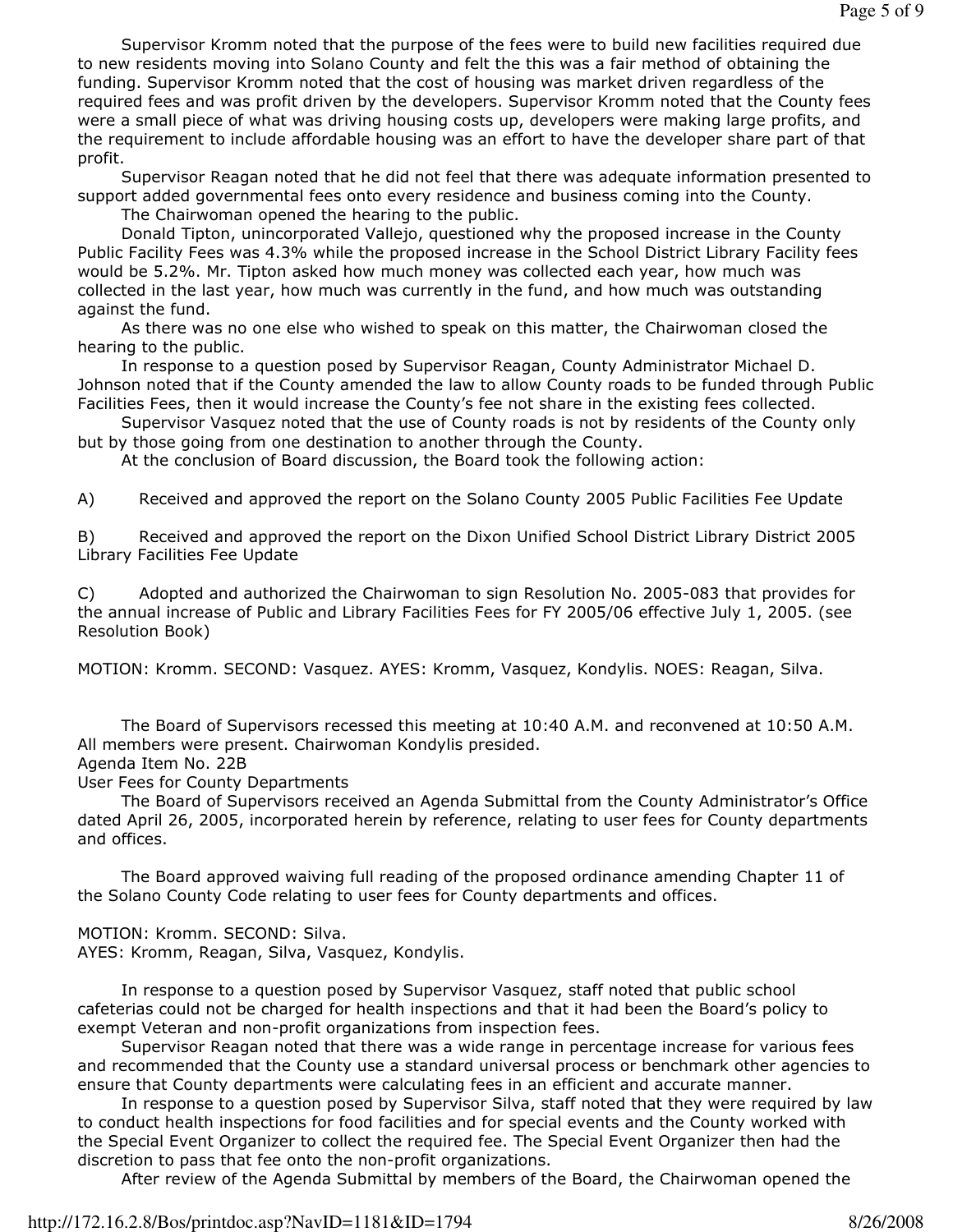hearing to the public.

 Donald Tipton, unincorporated Vallejo, expressed his concern that there were a number of items on the fee schedule that had no base cost. Mr. Tipton noted that he supported the aggressive approach by the Code Enforcement under Resource Management. Mr. Tipton questioned the need for senior citizens to receive a discount for using park facilities on weekends when families are trying to utilize those facilities and may not have the resources that the senior citizens have. Mr. Tipton noted that he would be supportive of a senior discount rate for use of the County parks during the weekdays when the populations at the parks are low. Mr. Tipton expressed his concern regarding Health and Social Services fees that do not reflect any actual cost per unit.

 As there was no one else who wished to speak, the Chairwoman closed the hearing to the public.

 Chairwoman Kondylis requested that in the future Agenda Submittal regarding increase of fees, that there be a third column added to reflect the percentage of the increase.

 Supervisor Kromm suggested that the comments made by Mr. Tipton regarding senior citizen discounts at County parks on weekdays vs. weekends be reviewed by the Solano County Parks and Recreation Commission.

 Chief Financial Officer for Health and Social Services noted that it was their intent to price at cost instead of pricing at Medi-Cal costs.

As there were no further comments, the Board took the following action:

A) Approved the First Reading by title only and waived further reading of an Ordinance amending Chapter 11 of the Solano County Code relating to fees for District Attorney's Services, Department of Resources Management, Department of Resources Management/Public Works and miscellaneous departments and offices, respectively.

B) Adopted and authorized the Chairwoman to sign the following resolutions adopting the revised fee schedule for the following departments and authorized enactment of fees by Resolution, effective July 1, 2005 for all departments: (see Resolution Book)

- 1. Resolution No. 2005-084 Agricultural Commissioner, Exhibit I
- 2. Resolution No. 2005-085 Assessor/Recorder, Exhibit II
- 3. Resolution No. 2005-086 Resource Management/Health Division, Exhibit III-A
- 4. Resolution No. 2005-087 Resource Management/Planning Services, Exhibit III-B
- 5. Resolution No. 2005-088 Resource Management/Building and Safety, Exhibit III-C
- 6. Resolution No. 2005-089 Treasurer/Tax Collector/County Clerk, Exhibit V
- 7. Resolution No. 2005-090 Resource Management/Public Works, Exhibit VI
- 8. Resolution No. 2005-091 Registrar of Voters Exhibit VII
- 9. Resolution No. 2005-092 Clerk of the Board of Supervisors, Exhibit VIII
- 10. Resolution No. 2005-093 County Counsel, Exhibit IX<br>11. Resolution No. 2005-094 Health and Social Services,
- Resolution No. 2005-094 Health and Social Services, Exhibit XI
- 12. Resolution No. 2005-095 Sheriff, Exhibit XIII
- 13. Resolution No. 2005-096 Probation Department, Exhibit XIV
- 14. Resolution No. 2005-097 Parks Division of General Services, Exhibit XVI
- 15. Resolution No. 2005-098 Animal Care Division of General Services, Exhibit XVII
- 16. Resolution No. 2005-099 –District Attorney, Exhibit XVIII

C) Approved the Department of Health and Social Services sliding fee schedule for determining eligibility for discounted fees utilizing the percentages of the Federal Poverty Income Guidelines. MOTION: Vasquez. SECOND: Kondylis. AYES: Kromm, Reagan, Silva, Vasquez, Kondylis. Agenda Item No. 22C

Justice Assistance Grant (JAG)

 The Board of Supervisors received an Agenda Submittal from the County Administrator dated April 26, 2005, incorporated herein by reference, regarding proposed uses of Justice Assistance Grant funds and the authorization to submit a grant application to the Department of Justice for Justice Assistance Grant Funds for FY 2005/06.

 The Chairwoman opened the hearing to the public. As there was no one present who wished to speak on this matter, the public hearing was closed.

 The Board authorized the County Administrator to submit a grant application to the Department of justice for Justice Assistance Grant Funds for FY 2005/06 and approved the Project Description and Expenditure Plan.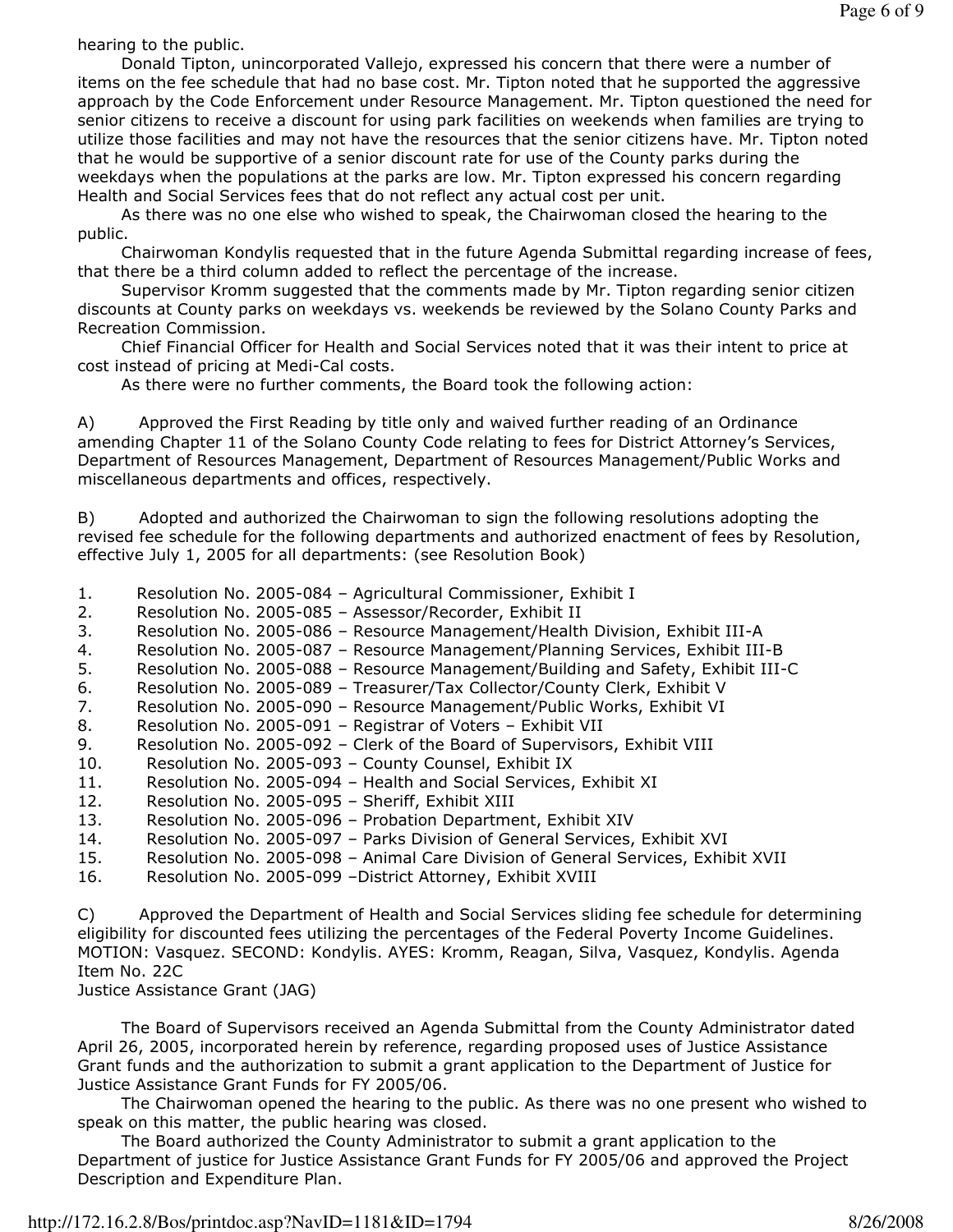MOTION: Kromm. SECOND: Silva. AYES: Kromm, Reagan, Silva, Vasquez, Kondylis. Agenda Item No. 23A Amendment to Solano County Code Chapter 2, relating to the Department of Resource Management

The Board of Supervisor received an Agenda Submittal from the County Counsel dated April 26, 2005, incorporated herein by reference, requesting the Board to conduct a first reading of a technical correction ordinance amending Solano County Code Chapter 2, relating to the Department of Resource Management. The Board approved waiving full reading of the technical correction ordinance amending Solano County Code Chapter 2, relating to the Department of Resource Management.

MOTION: Vasquez. SECOND: Kromm. AYES: Kromm, Reagan, Silva, Vasquez, Kondylis.

Approved the First Reading of a technical correction ordinance by title only and waived further reading of an Ordinance amending Solano County Code Chapter 2, relating to the Department of Resource Management.

MOTION: Silva. SECOND: Vasquez. AYES: Kromm, Reagan, Silva, Vasquez, Kondylis. Agenda Item No. 23B Fire Protection District Impact Fees

 The Board of Supervisors received an Agenda Submittal from County Counsel dated April 26, 2005, incorporated herein by reference, requesting the Board to consider adoption of an ordinance adding Article XVI of Chapter 11 of the Solano County Code relating to Fire Protection District Impact Fees.

The Board approved waiving full reading of the proposed ordinance adding Article XVI of Chapter 11 of the Solano County Code relating to Fire Protection District Impact Fees.

MOTION: Vasquez. SECOND: Silva. AYES: Kromm, Reagan, Silva, Vasquez, Kondylis.

 Chairwoman Kondylis opened the hearing to the public regarding the collection of Fire Protection District Impact Fees. As there was no one present who wished to speak on this item, the public hearing was closed and the Board took the following action:

A) Adopted and authorized the Chairwoman to sign Ordinance No. 1659, an Ordinance adding Article XVI to Chapter 11 of the Solano County Code, relating to Fire Protection District Impact Fees. (see Ordinance Book)

B) Adopted and authorized the Chairwoman to sign Resolution No. 2005-100, a Resolution adopting Fire Protection District Impact fees for the Cordelia and Vacaville Fire Protection Districts and authorized the levying of the fees for the respective jurisdictions. (see Resolution Book)

C) Approved and authorized the Chairwoman to sign agreements with the Cordelia and Vacaville Fire Protection Districts to assist in the collection of each District's Fire Impact Fee.

MOTION: Vasquez. SECOND: Kromm. AYES: Kromm, Reagan, Silva, Vasquez, Kondylis

Agenda Item No. 24

Booking Fee for Fiscal Year 2005/2006 The Board of Supervisors received an Agenda Submittal from the County Auditor-Controller dated April 26, 2005, incorporated herein by reference, regarding proposed Solano County Criminal Justice Administration (Booking) Fee for Fiscal Year 2005/2006 and a request to adopt the resolution containing Written Findings and Determinations and setting the fees. It was noted that the booking cost for fiscal year 2005/06 would be \$195.74. In accordance with the provisions of Government Code Section 29550, only one-half of this amount could be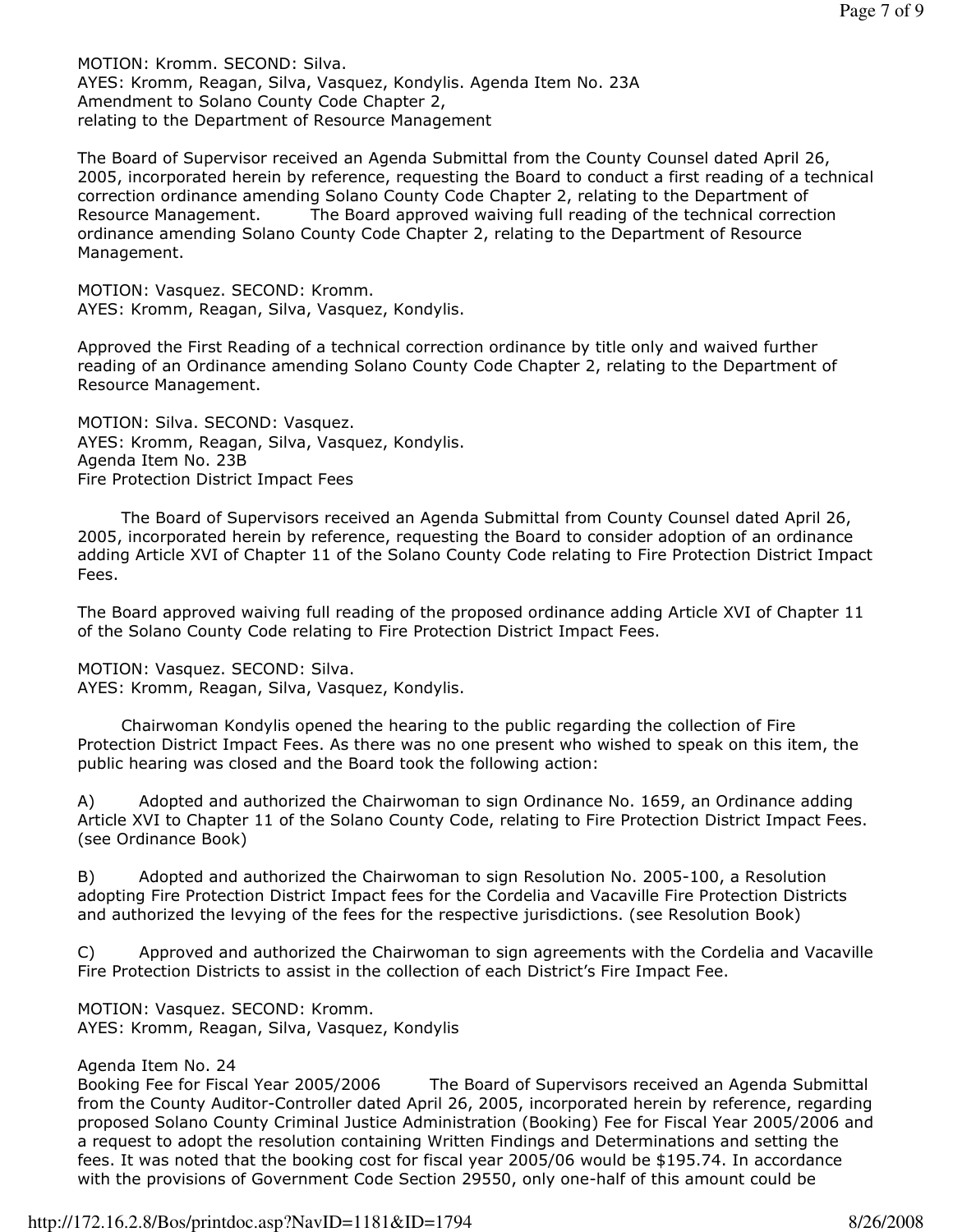charged to agencies. Therefore, the booking fee proposed for fiscal year 2005/06 would be \$97.87. The calculation for the 2nd tier booking fee, which is a book and release" process would be \$21.36. The Chairwoman opened the hearing to the public.

Donald Tipton, unincorporated Vallejo, expressed his concern regarding the County unable to recover the full cost of the booking fee.

County Administrator Michael D. Johnson noted that the State practice had been to reimburse the County for the cost. Subsequently, the State took the funds from the County and provided an avenue for the County to collect the fees. At the present time the State is prohibiting the County from collecting more than one-half of the fee and charging the other half to the various agencies. Mr. Johnson noted that the County would still be required to continue to house, feed, and provide medical services to the incarcerated without the ability to recover the full fee.

Supervisor Reagan noted that State had paid for this fee in the past and now the law has been changed to impose one-half of the fee on the cities and other agencies and for the County to pay for the other one-half; thereby, providing a 100 percent savings to the State.

As there was no one else present who wished to speak on this matter, the public hearing was closed. At the conclusion of discussion, the Board adopted and authorized Chairwoman Kondylis to sign Resolution No. 2005-101 adopting Findings on imposing Criminal Justice Administration Fees for the Solano County Sheriff's Department for Fiscal Year 2005/2006. (see Resolution Book)

MOTION: Kromm. SECOND: Vasquez. AYES: Kromm, Reagan, Silva, Vasquez, Kondylis.

Agenda Item No. 25A Ebey-Laughtin Ranch Property Agricultural Conservation Easement

 The Board received an Agenda Submittal from the Department of Resource Management dated April 26, 2005, incorporated herein by reference, requesting the Board adopt a Resolution approving and supporting the City of Dixon and City of Davis proposal, in partnership with the Solano Land Trust to the California Department of Conservation for grant funding under the California Farmland Conservancy Program and to the U.S. Department of Agriculture for grant funding under the Farm and Ranch Land Protection Program for purchase of a 145.81 acre conservation easement on the Ebey-Laughtin Ranch property located north of the Interstate 80 and the Kidwell Interchange.

 The Chairwoman opened the hearing to the public. As there was no one present who wished to speak on this matter, the public hearing was closed.

 At the conclusion of the Board's discussion expressing their concerns regarding the potential impact of the proposed conservation easement on the State's ability to relocate I-80/SR113 interchange to the I-80/Kidwell interchange area, the Board continued this matter to May 3, 2005 and directed staff to revise the resolution to address the concerns over the impact of the conservation easement on any future CalTrans right-of-way acquisition for a possible relocation of the I-80/SR113 interchange.

Agenda Item No. 25B

Escano and Beckwith Ranch Property

Agricultural Conservation Easements The Board received an Agenda Submittal from the Department of Resource Management dated April 26, 2005, incorporated herein by reference, requesting the Board adopt a Resolution approving and supporting the Solano Land Trust proposals to the California Department of Conservation for grant funding under the California Farmland Conservancy Program and to the U.S. Department of Agriculture for grant funding under the Farm and Ranch Land Protection Program for the Solano Land Trust/Escano Property and Beckwith Ranch Property Agricultural Conservation Easements.

The Chairwoman opened the hearing to the public. As there was no one present who wished to speak on this matter, the public hearing was closed.

At the conclusion discussion, the Board adopted and authorized Chairwoman Kondylis to sign the following resolutions:

A. Resolution No. 2005-103 approving and supporting the easement proposal to the U.S. Department of Agriculture's Farm and Ranch Land Protection Program and the California Department of Conservation's California Farmland Conservancy Program for the Escano Farm Agricultural